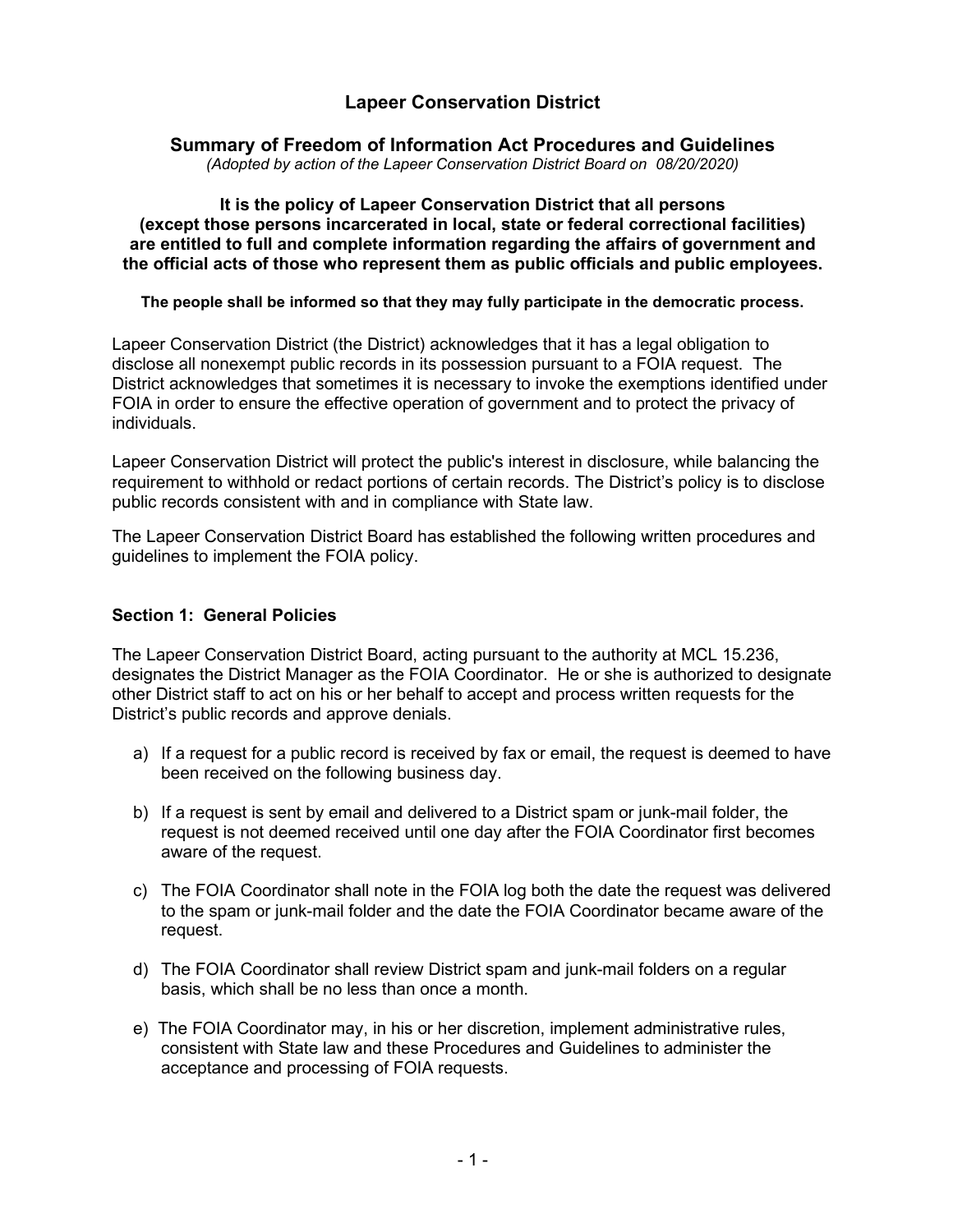- f) The District is not obligated to create a new public record or make a compilation or summary of information which does not already exist. Neither the FOIA Coordinator nor other District staff are obligated to provide answers to questions contained in requests for public records or regarding the content of the records themselves.
- g) The FOIA Coordinator shall keep a copy of all written requests for public records received by the District on file for a period of at least one year.
- h) The District will make this Procedures and Guidelines document publicly available without charge. If it does not, the District cannot require deposits or charge fees otherwise permitted under the FOIA until it complies.
- i) A copy of this Procedures and Guidelines document will be publicly available by providing free copies both in the District's response to a written request and upon request by visitors at the District's office. This Procedures and Guidelines document will also be maintained on the District's website: [www.lapeercd.org.](http://www.lapeercd.org/)

#### **Section 2: Submitting a FOIA Request**

- a) Requests to inspect or obtain copies of public records prepared, owned, used, possessed or retained by the District may be submitted on the District's FOIA Request Form, or in any other form of writing (letter, fax, email, etc.), or by verbal request. Verbal requests may be recorded by the District on the FOIA Request Form.
- b) A request must sufficiently describe a public record so as to enable the District to find it.
- c) No specific form to submit a written request is required. However, a FOIA Request Form is available at www.lapeercd.org, and at the District's office: 700 S. Main St. Suite 120-C Lapeer, MI 48446.
- d) A request from a person, other than an individual who qualifies as indigent under MCL 15.234(2)(a), must include the requesting person's name, address, and contact information, and, if the request is made by a person other than an individual, the complete name, address, and contact information of the person's agent who is an individual. An address must be written in compliance with United States Postal Service addressing standards. Contact information must include a valid telephone number or electronic mail address.
- e) Written requests may be delivered to the District's office in person or by mail: Attn: District Manager or FOIA Coordinator, 700 S. Main St. Suite 120-C Lapeer, MI 48446.
- f) Requests may be faxed to: (855) 781-2331. To ensure a prompt response, faxed requests should contain the term "FOIA" or "FOIA Request" on the first/cover page.
- g) Requests may be emailed to: [admin@lapeercd.org.](mailto:admin@lapeercd.org) To ensure a prompt response, email requests should contain the term "FOIA" or "FOIA Request" in the subject line.
- h) A person may request that public records be provided on non-paper physical media, emailed or other otherwise provided to him or her in digital form in lieu of paper copies. The District will comply with the request only if it possesses the necessary technological capability to provide records in the requested non-paper physical media format.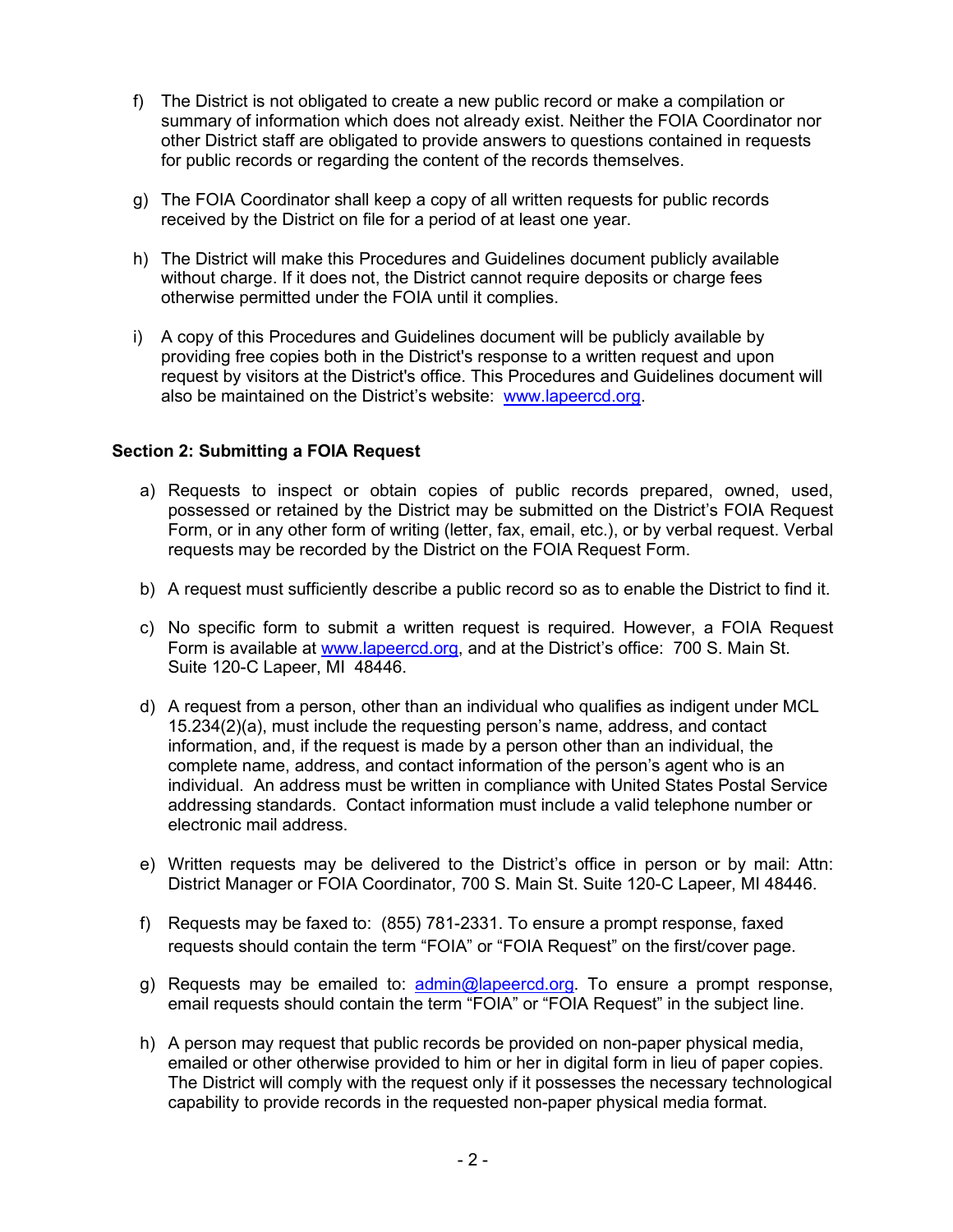### **Section 3: Processing a Request**

- a) Unless otherwise agreed to in writing by the person making the request, after receiving a FOIA request the District will issue a response within 5 business days. If a request is received by fax or email, the request is deemed to have been received on the following business day. The District will respond to your request in one of the following ways:
	- 1. Grant the request,
	- 2. Issue a written notice denying the request,
	- 3. Grant the request in part and issue a written notice denying in part the request,
	- 4. Issue a notice indicating that due to the nature of the request the District needs an additional 10 business days to respond, or
	- 5. Issue a written notice indicating that the public record requested is available at no charge on the District's website
- b) If the request is granted, or granted in part, the District will ask that payment be made in full for the allowable fees associated with responding to the request before the public record is made available.
- c) The FOIA Coordinator shall provide a detailed itemization of the allowable estimated costs to process the request and also provide a best effort estimate of a time frame it will take the District to provide the records to the requestor. The best efforts estimate shall be nonbinding on the District, but will be made in good faith and will strive to be reasonably accurate, given the nature of the request in the particular instance, so as to provide the requested records in a manner based on the public policy expressed by Section 1 of the FOIA.
- d) If the cost of processing the request is expected to exceed \$50, or if the requestor has not paid for a previously granted request, the District will require a deposit before processing the request. See Section 4.
- e) If the request is denied or denied in part, the FOIA Coordinator will issue a Notice of Denial which shall provide:
	- 1. An explanation as to why a requested public record is exempt from disclosure; or
	- 2. A certificate that the requested record does not exist under the name or description provided by the requestor, or another name reasonably known by the District; or
	- 3. An explanation or description of the public record or information within a public record that is separated or deleted from the public record; and
	- 4. An explanation of the person's right to submit an appeal of the denial to either the Lapeer Conservation District Board or seek judicial review in the Lapeer County Circuit Court;
	- 5. An explanation of the right to receive attorneys' fees, costs, and disbursements as well as actual or compensatory damages, and punitive damages of \$1,000, should they prevail in Circuit Court.
	- 6. A Notice of Denial signed by the FOIA Coordinator.
- f) If a request does not sufficiently describe a public record, the FOIA Coordinator may, in lieu of issuing a Notice of Denial indicating that the request is deficient, seek clarification or amendment of the request by the person making the request. Any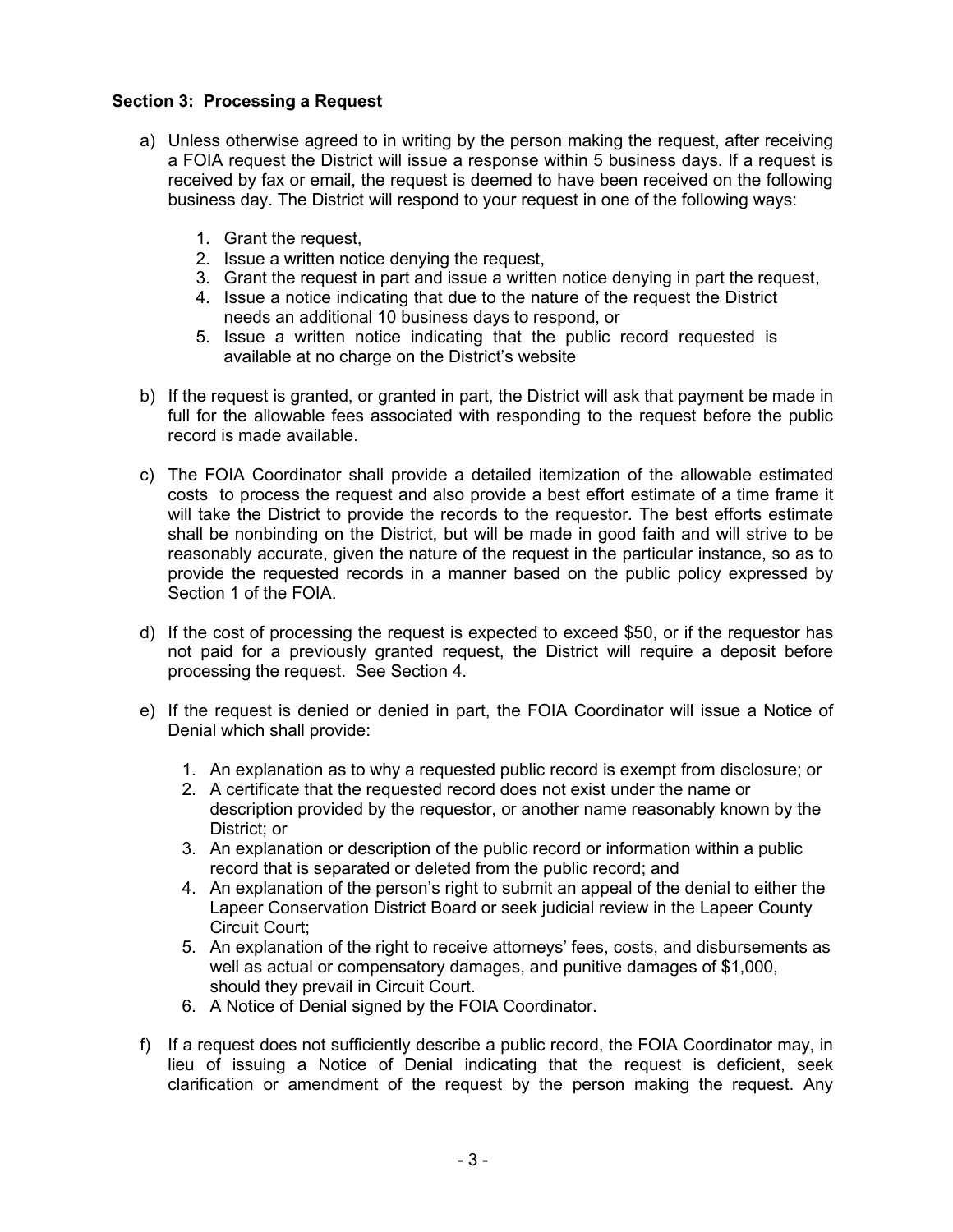clarification or amendment will be considered a new request subject to the timelines described in this Section.

- g) The District shall provide reasonable facilities and opportunities for persons to examine and inspect public records during normal business hours. The FOIA Coordinator is authorized to promulgate rules regulating the manner in which records may be viewed so as to protect District records from loss, alteration, mutilation or destruction and to prevent excessive interference with normal District operations.
- h) The FOIA Coordinator shall, upon written request, furnish a certified copy of a public record at no additional cost to the person requesting the public record.

#### **Section 4: Deposit Requirements**

- a) If the District has made a good faith calculation that the total fee for processing the request will exceed \$50.00, the District will require that you provide a deposit in the amount of 50% of the total estimated fee. When the District requests the deposit, it will provide you a non-binding best efforts estimate of how long it will take to process the request after you have paid your deposit.
- b) If the District receives a request from a person who has not paid the District for copies of public records made in fulfillment of a previously granted written request, the District will require a deposit of 100% of the estimated processing fee before it begins to search for the public record for any subsequent written request when all of the following conditions exist:
	- 1. The final fee for the prior written request is not more than 105% of the estimated fee;
	- 2. The public records made available contained the information sought in the prior written request and remain in the District's possession;
	- 3. The public records were made available to the individual, subject to payment, within the best effort time frame estimated by the District to provide the records;
	- 4. Ninety (90) days have passed since the District notified the individual in writing that the public records were available for pickup or mailing;
	- 5. The individual is unable to show proof of prior payment to the District; and
	- 6. The District has calculated an estimated detailed itemization that is the basis for the current written request's increased fee deposit.
- c) If a deposit that is required under MCL 15.234(8) or MCL 15.234(11) is not received by Lapeer Conservation District within 45 days from receipt by the requesting person of the notice that a deposit is required, and if the requesting person has not filed an appeal of the deposit amount pursuant, the request shall be considered abandoned by the requesting person and Lapeer Conservation District is no longer required to fulfill the request. Notice of a deposit requirement under MCL 15.234(8) or MCL 15.234(11) is considered received three days after it is sent, regardless of the means of transmission. Notice of a deposit requirement under MCL 15.234(8) or MCL 15.234(11) must include the date by which the deposit must be received, which is 48 days after the date the notice is sent.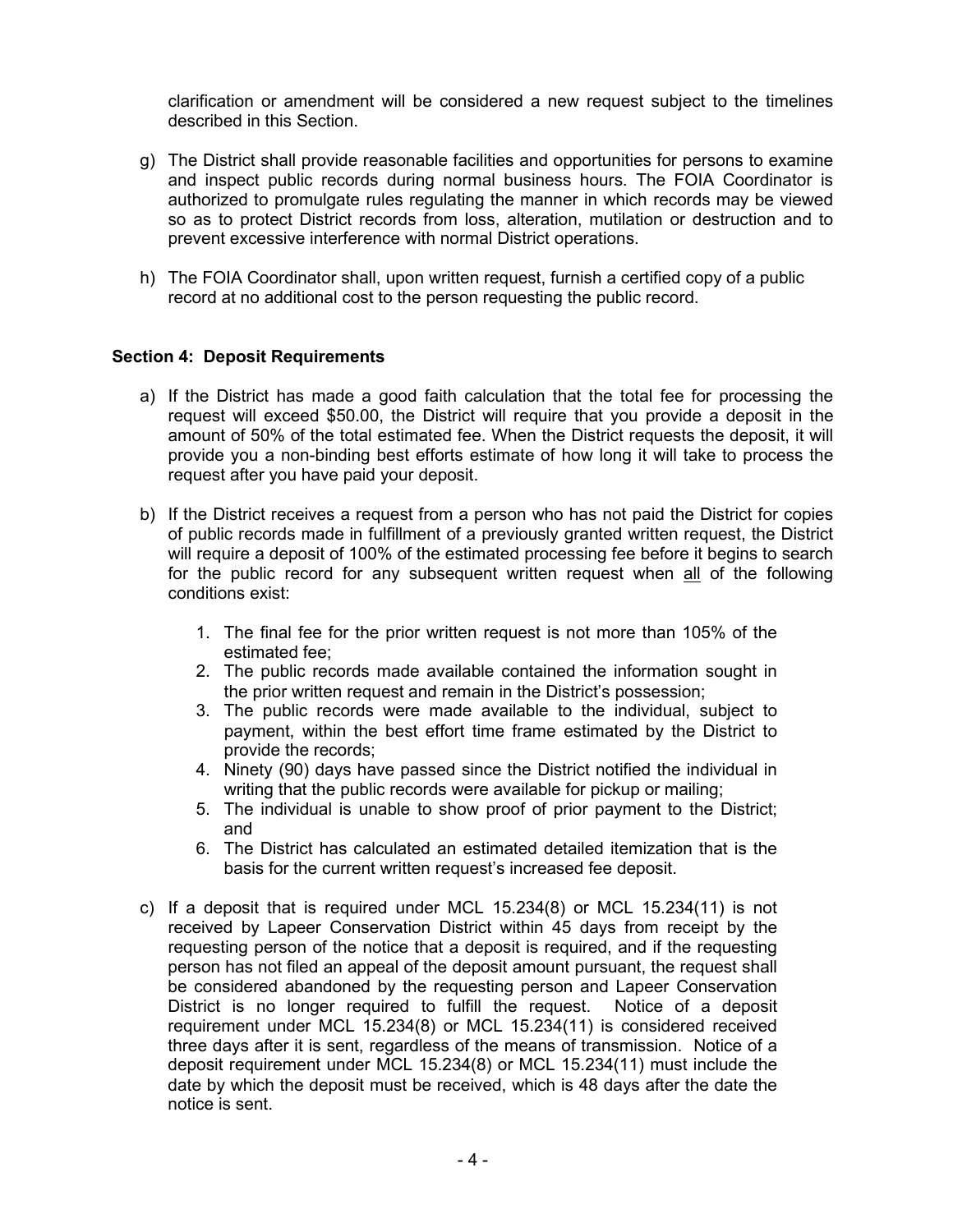- d) The District will not require the 100% estimated fee deposit if any of the following apply:
	- 1. The person making the request is able to show proof of prior payment in full to the District;
	- 2. The District is subsequently paid in full for all applicable prior written requests; or
	- 3. Three hundred sixty-five (365) days have passed since the person made the request for which full payment was not remitted to the District.

#### **Section 5: Calculation of Processing Fees**

- a) The Michigan FOIA statute permits the District to charge for the following costs associated with processing a request:
	- 1. Labor costs associated with copying or duplication, which includes making paper copies, making digital copies, or transferring digital public records to nonpaper physical media or through the Internet.
	- 2. Labor costs associated with searching for, locating and examining a requested public record, when failure to charge a fee will result in unreasonably high costs to the District.
	- 3. Labor costs associated with a review of a record to separate and delete information exempt from disclosure, when failure to charge a fee will result in unreasonably high costs to the District.
	- 4. The cost of copying or duplication, not including labor, of paper copies of public records. This may include the cost for copies of records already on the District's website if you ask for the District to make copies.
	- 5. The cost of computer discs, computer tapes or other digital or similar media when the requester asks for records in non-paper physical media. This may include the cost for copies of records already on the District's website if you ask for the District to make copies.
	- 6. The cost to mail or send a public record to a requestor.
- b) Labor Costs
	- 1. All labor costs will be estimated and charged in 15-minute increments, with all partial time increments rounded down. If the time involved is less than 15 minutes, there will be no charge.
	- 2. Labor costs will be charged at the hourly wage of the lowest-paid District employee capable of doing the work in the specific fee category, regardless of who actually performs work.
	- 3. Labor costs will also include a charge to cover or partially cover the cost of fringe benefits. The District may add up to 50% to the applicable labor charge amount to cover or partially cover the cost of fringe benefits, but in no case may it exceed the actual cost of fringe benefits.
	- 4. Overtime wages will not be included in labor costs unless agreed to by the requestor; overtime costs will not be used to calculate the fringe benefit cost.
	- 5. Contracted labor costs will be charged at 6 times the state minimum hourly wage.
	- 6. A labor cost will not be charged for the search, examination, review and the deletion and separation of exempt from nonexempt information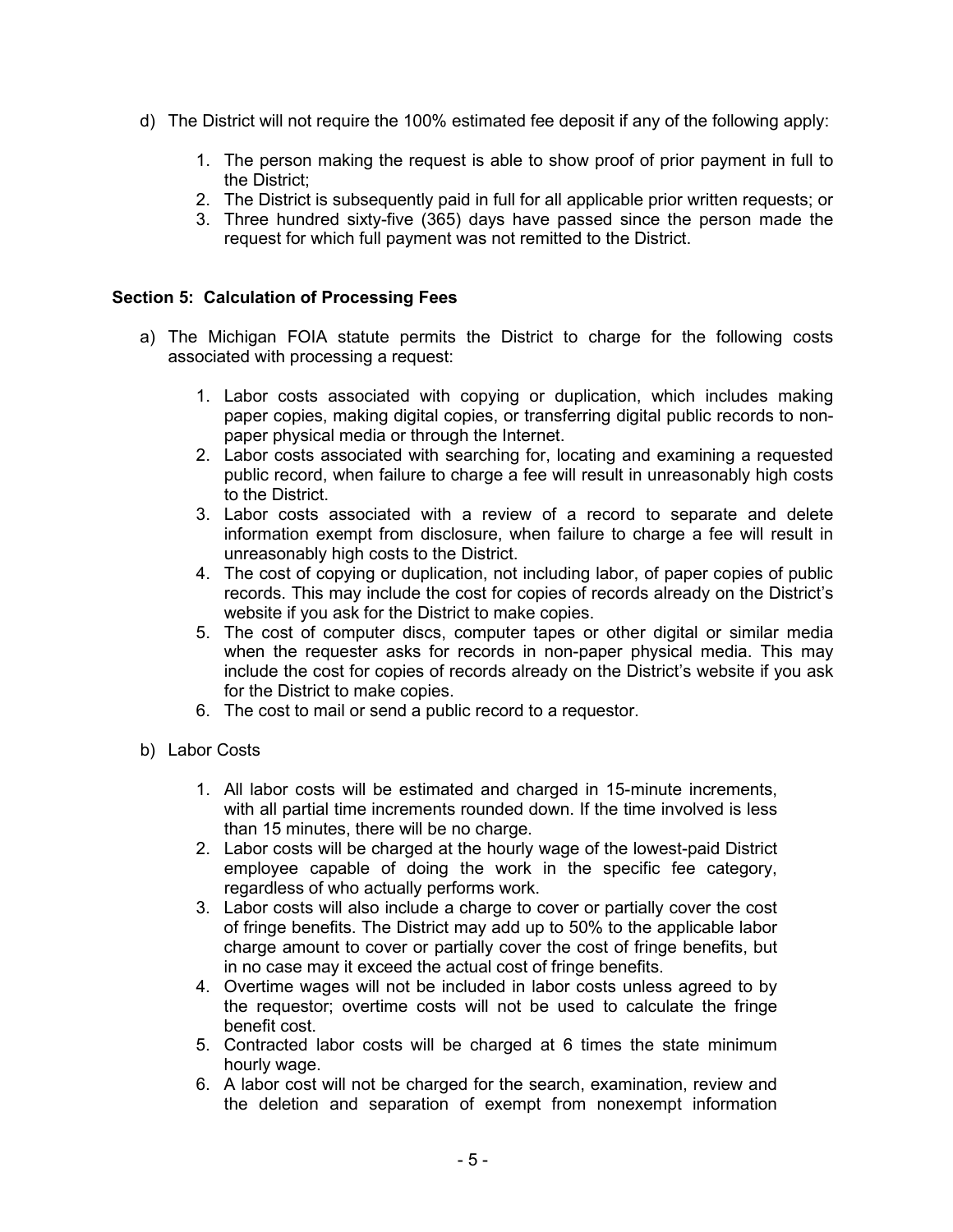unless failure to charge a fee would result in unreasonably high costs to the District. Costs are unreasonably high when they are excessive and beyond the normal or usual amount for those services compared to the District's usual FOIA requests, because of the nature of the request in this particular instance. The following factors shall be used to determine an unreasonably high cost to the District:

- **•** Volume of the public record requested.
- Amount of time spent to search for, examine, review and separate exempt from non-exempt information in the record requested.
- The available staffing to respond to the request
- Any other similar factors identified by the FOIA Coordinator in responding to the particular request.
- c) Copying and Duplication
	- 1. The cost for records provided on non-paper physical media, such as computer discs, computer tapes or other digital or similar media will be at the actual and most reasonably economical cost for the non-paper media.
	- 2. This cost will be charged only if the District has the technological capability necessary to provide the public record in the requested non-paper physical media format.
	- 3. The District will procure any non-paper media and will not accept media from the requestor in order to ensure integrity of the District's technology infrastructure.
	- 4. The cost to provide paper copies of records will be based on the following requirements:
		- Paper copies of public records made on standard letter  $(8 \frac{1}{2} \times 11)$  or legal (8 ½ x 14) sized paper will not exceed \$.10 per sheet of paper.
		- The District must use the most economical method for making copies of public records, including using double-sided printing.
		- Copies for non-standard sized sheets of paper will reflect the actual cost of reproduction.
- d) Mailing Costs

The cost to mail records to a requestor will be based on the following requirements:

- 1. The actual cost to mail public records will use a reasonably economic justified means.
- 2. The District may charge for the least expensive form of postal delivery confirmation.
- 3. No cost will be made for expedited shipping or insurance unless requested.
- e) If the FOIA Coordinator does not respond to a written request in a timely manner, the District must:
	- 1. Reduce the labor costs by 5% for each day the District exceeds the time permitted under FOIA up to a 50% maximum reduction, if any of the following applies:
		- The District's late response was willful and intentional,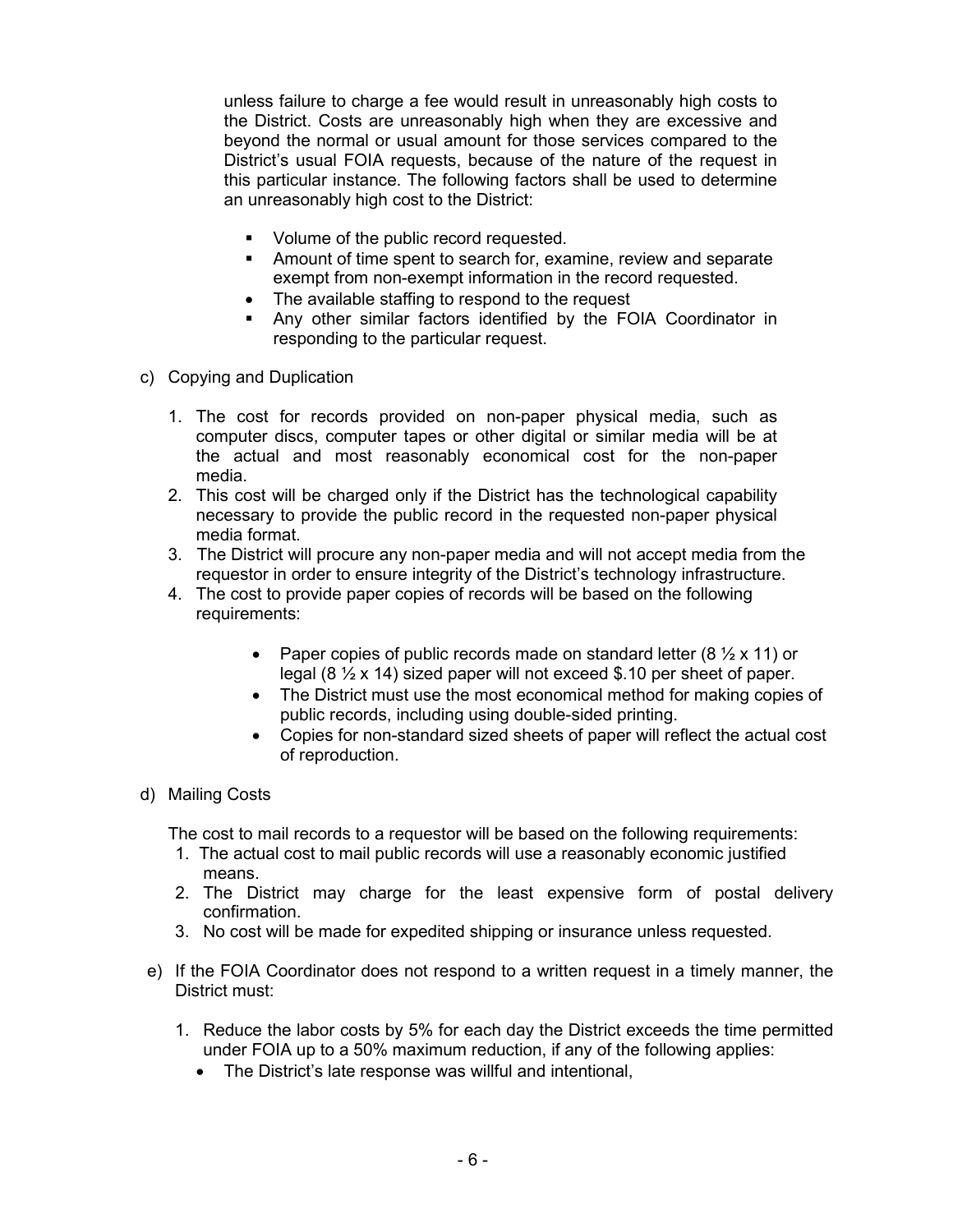- The written request conveyed a request for information within the first 250 words of the body of a letter facsimile, email or email attachment, or
- The written request included the words, characters, or abbreviations for "freedom of information," "information," "FOIA," "copy" or a recognizable misspelling of such, or legal code reference to MCL 15. 231, et seq. or 1976 Public Act 442 on the front of an envelope or in the subject line of an email, letter or facsimile cover page.
- 2. Fully note the charge reduction.

### **Section 6: Waiver of Fees**

The cost of the search for and copying of a public record may be waived or reduced if in the sole judgment of the FOIA Coordinator a waiver or reduced fee is in the public interest because it can be considered as primarily benefitting the general public. The Lapeer Conservation District Board of Directors may identify specific records or types of records it deems should be made available for no charge or at a reduced cost.

### **Section 7: Discounted Fees**

a) Indigence

 The District will discount the first \$20.00 of fees for a request if you submit an affidavit ( a sworn statement) stating that you are:

- 1. Indigent and receiving specific public assistance; or
- 2. If not receiving public assistance, stating facts demonstrating an inability to pay because of indigence.

You are **not** eligible to receive the \$20.00 discount if you:

- 1. Have previously received discounted copies of public records from the District twice during the calendar year; or
- 2. Are requesting information on behalf of other persons who are offering or providing payment to you to make the request.
- b) Nonprofit Organization

A nonprofit organization advocating for developmentally disabled or mentally ill individuals that is formally designated by the state to carry out activities under subtitle C of the federal developmental disabilities assistance and bill of rights act of 2000, Public Law 106-402, and the protection and advocacy for individuals with mental illness act, Public Law 99-319, may receive a \$20.00 discount if the request meets all of the following requirements in the Act:

- 1. Is made directly on behalf of the organization or its clients.
- 2. Is made for a reason wholly consistent with the mission and provisions of those laws under section 931 of the mental health code, 1974 PA 258, MCL 330.1931.
- 3. Is accompanied by documentation of its designation by the state, if requested by the public body.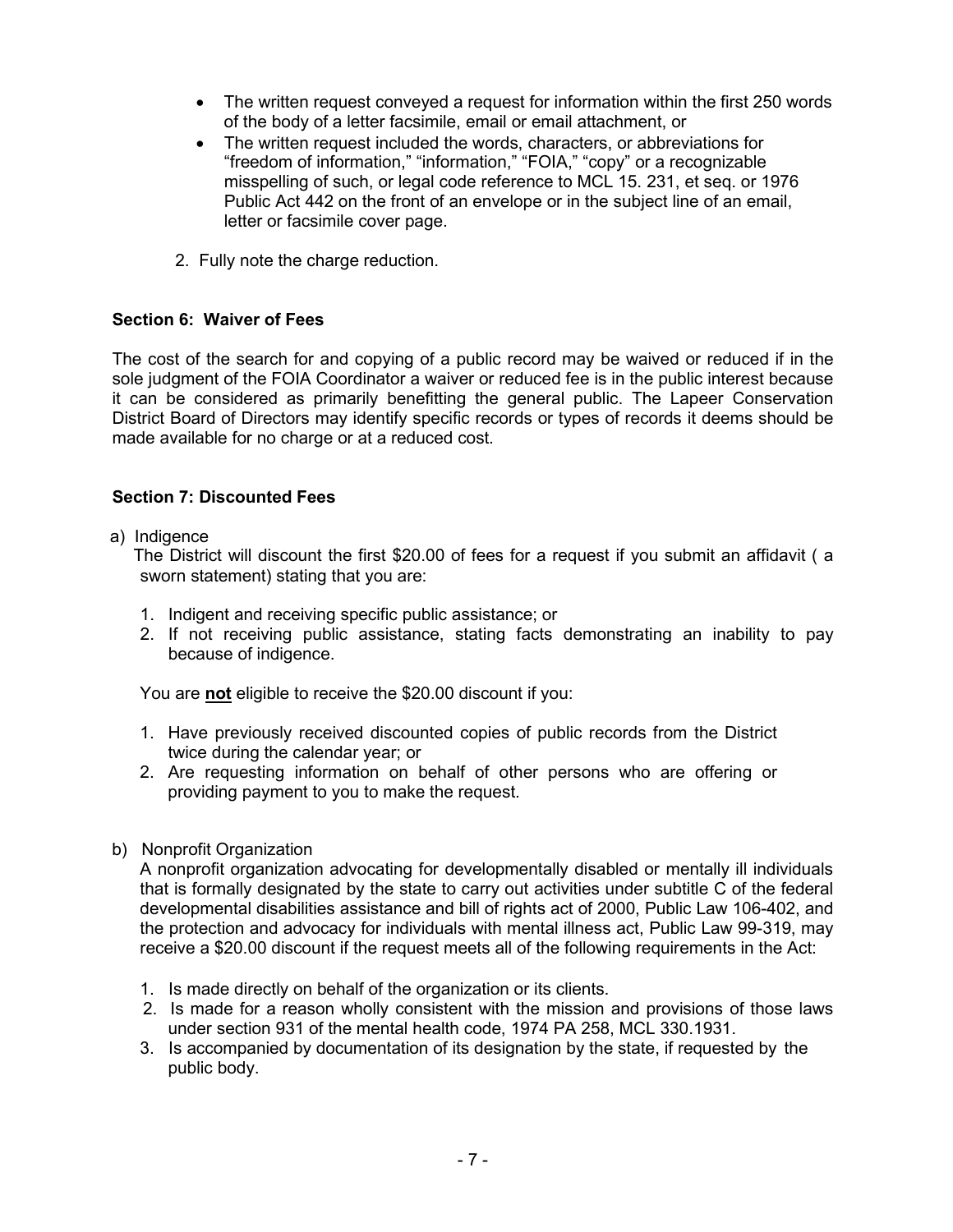### **Section 8: Appeal of the denial of a public record**

If you believe that all or a portion of a public record has not been disclosed or has been improperly exempted from disclosure, you may appeal to the District Board of Directors by filing a written appeal of the denial at the District office.

The appeal must be in writing, specifically state the word "appeal," and identify the reason or reasons you are seeking a reversal of the denial.

The District Board of Directors is not considered to have received a written appeal until the first regularly scheduled Board meeting following submission of the written appeal. Within 10 business days of receiving the appeal the District Board of Directors will respond in writing by:

- Reversing the disclosure denial;
- Upholding the disclosure denial; or
- Reverse the disclosure denial in part and uphold the disclosure denial in part.
- Under unusual circumstances, issue a notice extending for not more than 10 business days the period during which the District Board shall respond to the written appeal. The District Board shall not issue more than 1 notice of extension for a particular written appeal.

If the District Board fails to respond to a written appeal, or if the District Board upholds all or a portion of the disclosure denial that is the subject of the written appeal, the requesting person may seek judicial review of the nondisclosure by commencing a civil action in Circuit Court.

Whether or not a requestor submitted an appeal of a denial to the District Board, he or she may file a civil action in Lapeer County Circuit Court within 180 days after the District's final determination to deny the request.

If a court determines a public record is not exempt from disclosure, it shall order the District to cease withholding or to produce all or a portion of a public record wrongfully withheld, regardless of the location of the public record. Failure to comply with an order of the court may be punished as contempt of court.

If a person asserting the right to inspect, copy, or receive a copy of all or a portion of a public record prevails in such an action, the court shall award reasonable attorneys' fees, costs, and disbursements. If the person or District prevails in part, the court may, in its discretion, award all or an appropriate portion of reasonable attorneys' fees, costs, and disbursements.

If the court determines that the District has arbitrarily and capriciously violated this act by refusal or delay in disclosing or providing copies of a public record, the court shall order the District to pay a civil fine of \$1,000, which shall be deposited into the general fund of the state treasury. The court shall award, in addition to any actual or compensatory damages, punitive damages in the amount of \$1,000 to the person seeking the right to inspect or receive a copy of a public record. The damages shall not be assessed against an individual, but shall be assessed against the next succeeding public body that is not an individual and that kept or maintained the public record as part of its public function.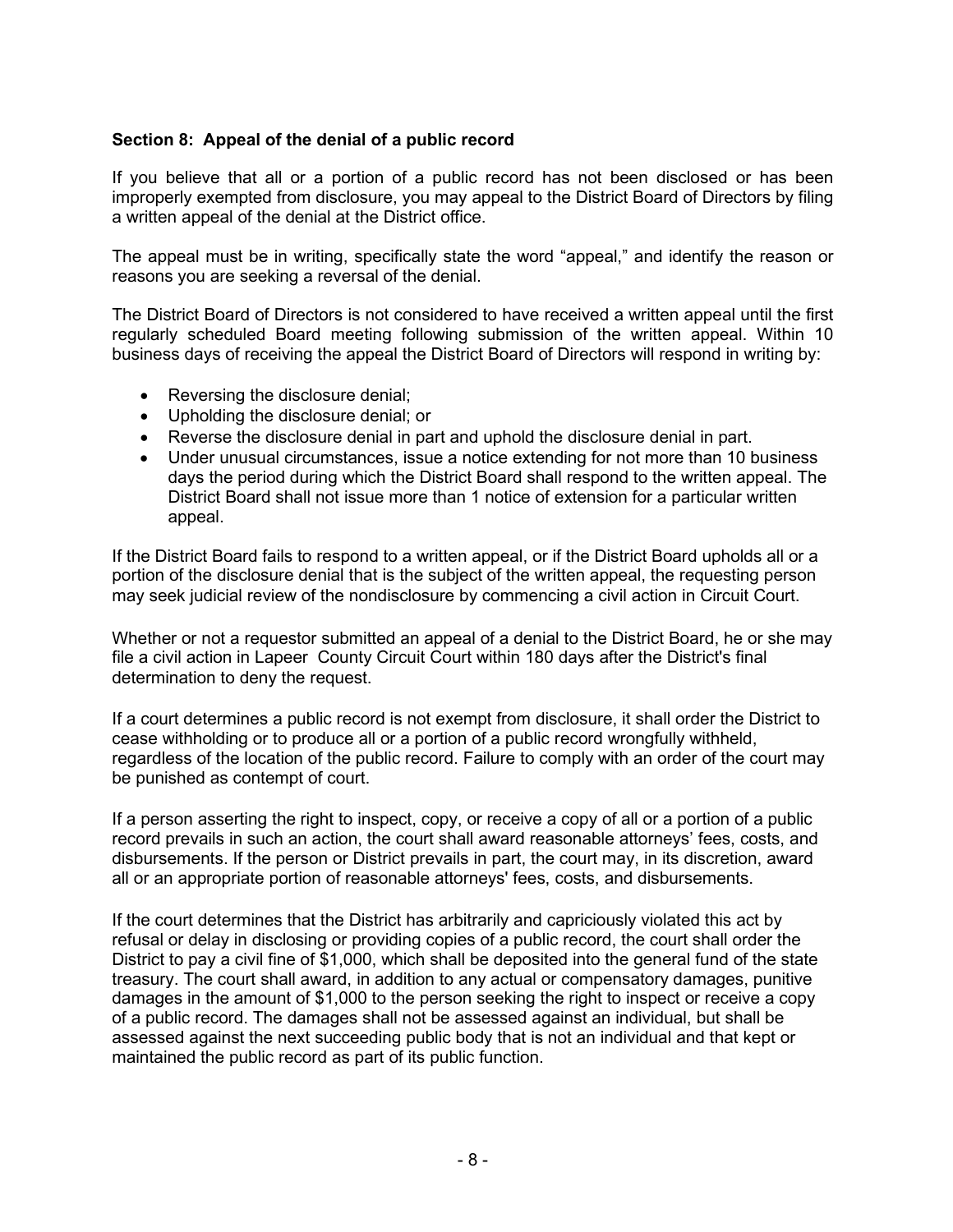# **Section 9: Appeal of an Excess FOIA Processing Fee**

"Fee" means the total fee or any component of the total fee calculated under section 4 of the FOIA, including any deposit.

If the requestor believes that the fee charged by the District to process a FOIA request exceeds the amount permitted by state law or under this policy, he/she must first appeal to the District Board of Directors by filing a written appeal for a fee reduction to the office of the District Manager.

The appeal must be in writing and specifically state the word "appeal" and identify how the required fee exceeds the amount permitted.

The District Board of Directors is not considered to have received a written appeal until the first regularly scheduled District Board meeting following submission of the written appeal. Within 10 business days after receiving the appeal, the District Lapeer CD Board of Directors will respond in writing by:

- Waiving the fee;
- Reducing the fee and issue a written determination indicating the specific basis that supports the remaining fee;
- Upholding the fee and issue a written determination indicating the specific basis that supports the required fee; or
- Issuing a notice detailing the reason or reasons for extending for not more than 10 business days the period during which the District Board of Directors will respond to the written appeal. The District Board shall not issue more than 1 notice of extension for a particular written appeal.

Where the District Board reduces or upholds the fee, the determination must include a certification from the District Board that the statements in the determination are accurate and that the reduced fee amount complies with its publicly available procedures and guidelines and Section 4 of the FOIA.

Within 45 days after receiving notice of the District Board's determination of an appeal, the requesting person may commence a civil action in Clinton County Circuit Court for a fee reduction.

If a civil action is commenced against the District for an excess fee, the District is not obligated to complete the processing of the written request for the public record at issue until the court resolves the fee dispute.

An action shall not be filed in circuit court unless *one* of the following applies:

- The District does not provide for appeals of fees,
- The District Board failed to respond to a written appeal as required, or
- The District Board issued a determination to a written appeal.